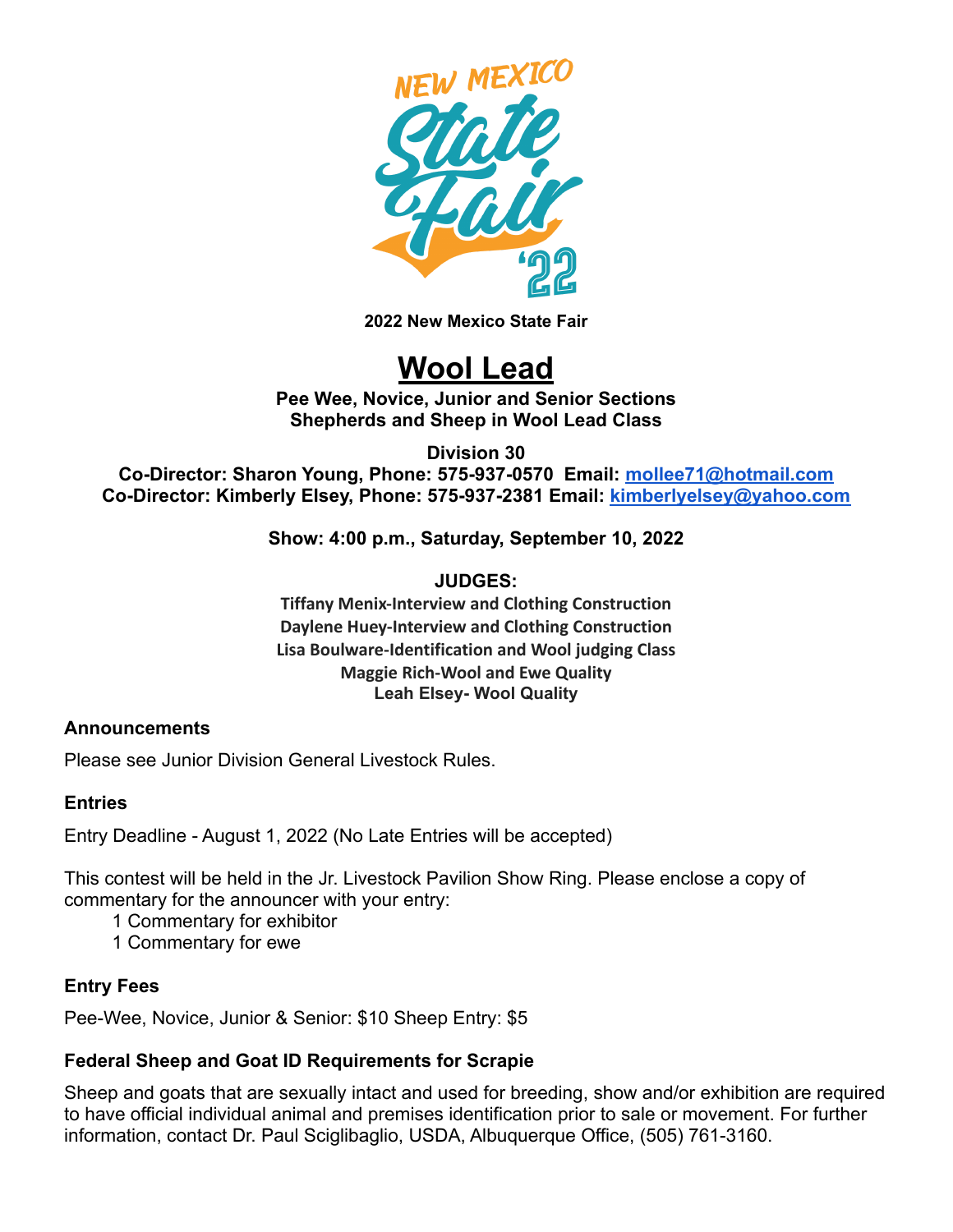# **Livestock Inspection**

All in-state junior livestock (cattle, sheep, goats and swine) showing at New Mexico fairs must have an NMLB APPROVED fair tag furnished by the NMLB and a Form 1 inspection issued by the NMLB before entering any county or state fair. All out of state livestock must comply with New Mexico import requirements. The Form 1 inspection will be issued at the time the NMLB APPROVED tag is placed in the animal, tags will be issued by the NMLB. The application of the tag will be done by the extension agent, FFA advisor or fair personnel. All animals must be tagged and inspected no later than June 15th. The purpose of these requirements is to keep on file a record of animals that are commingled at fairs and shows.

# **Sheep**

- 1. Proof of ownership (NMLB "form 1" inspection certificate) must accompany the animal when traveling, whether in or out of district; this provides the assurance that all requirements are met.
- 2. A NMLB APPROVED fair ear tag provided by the NMLB, a NMLB registered tattoo (tattoo registered with NMLB) and a Form 1 inspection issued by the NMLB. The tattoo can be the 4-H or FFA tattoo.
- 3. Market or breeding sheep and goats purchased from out of state, must comply with NM livestock entry rules and USDA interstate transport rule including a CVI, USDA scrapie identification and an entry permit number.
- 4. All sexually intact sheep and goats entered in market or breeding classes must have an official USDA scrapie tag applied to the ear. Registered breeding goats may utilize a legible breed registry tattoo in lieu of a scrapie tag.
- 5. Please see 2022 Exhibition Season: Additional Guidelines for Breeding Sheep and Goats in Junior Livestock General Rules.

# **Additional rules**

- 1. No copies or faxed copies of TB test charts (VS Form 6-22) or health certificates will be accepted, unless signed by the veterinarian (who administered the test) in blue ink certifying the copy. The exhibitor must bring these documents to fair check-in.
- 2. NMLB approved regulatory identification is required for all test eligible animals.
- 3. Any clinical signs or evidence of an infectious and/or contagious disease will result in that animal's immediate removal from the fairgrounds.
- 4. **Out of state equine and livestock entries must adhere to New Mexico entry requirements and all current New Mexico fair entry requirements. Please review NM livestock entry requirements at [www.nmlbonline.com](http://www.nmlbonline.com/) and contact the NMLB office for any updates regarding state entry requirements**.
- 5. ANY ANIMAL, ARRIVING AT A SHOW OR FAIR, FOUND NOT TO BE IN COMPLIANCE WITH NEW MEXICO STATE STATUTES OR LIVESTOCK BOARD RULES WILL BE SENT HOME AND GIVEN THE OPPORTUNITY TO BECOME COMPLIANT FOR FUTURE SHOWS AND FAIRS.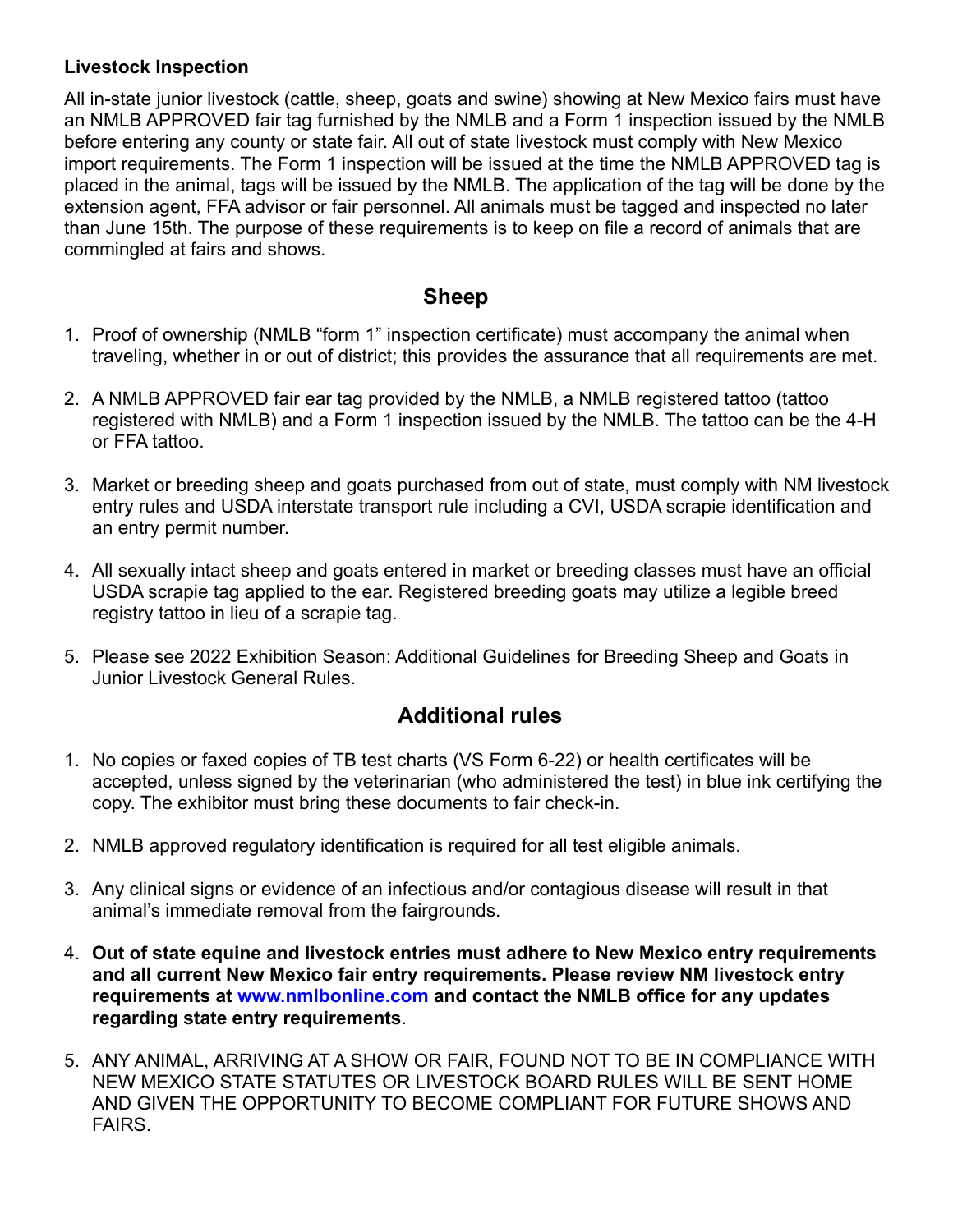6. This information is provided only as a guide and may not contain all necessary requirements for livestock bound for exhibitions and shows. It is extremely important to consult your 4-H Leader, FFA Advisor, County Agent and your Livestock Inspector for updated information well ahead of your planned date of transport. Be sure to contact the destination fairs and livestock shows for their own rules.

# **Division 30 Sheep**

**Sheep commentary is due at time of entry. Late commentary will not be accepted. All entrants must have two (2) commentaries - 1 about sheep ONLY** and 1 about garment. All commentaries must be emailed to the Director. Entrants in this class must be residents of New Mexico between the ages of 2 and 19. Junior and Senior Divisions must show at halter a sheep with no more than two (2) teeth. Pee-Wee and Novice Divisions must show at halter a weaned lamb or a sheep with no more than two (2) teeth. Purebred ewes of any wool breed are eligible. Ewes will be checked in Friday, September 9, 2022 between 8:00 AM and 5:00 PM. If the ewe has more than two (2) teeth, an automatic deduction of 50% will occur on the ewe.

# **Sheep Premiums**

 $1<sup>st</sup> = $100$  $2^{nd} = $75$  $3<sup>rd</sup> = $50$ 

Awards……………………………………………………………………………………………………Buckle

# **Judging**

The entrants will be judged as followed:

# **Pee-Wee, Novice, Junior & Senior**

- 1. Interview 30 points Each contestant within the division will individually answer questions with the judges. Questions will be randomly selected by the judges, but will pertain to contestant's garment, ewe, lifestyle as well as the wool industry. Interview will be held before the show. Garments are not to be worn during interview. Garments must be presented for judges to look at individually. Interview attire will not be judged.
- 2. General Appearance 20 points Poise, balance, attitude, and grooming of the contestant will be judged. Hairstyle, makeup and accessories (Non-wool accessories are permissible) should enhance the total appearance.
- 3. Fashion Consciousness 20 points The garment should complement the contestant as well as be in step with current fashions.
- 4. Sewing Technique And Fit 30 points Major articles of clothing must be made of at least 60% wool and be homemade or handmade. Ready-made woolen garments are not permissible. The garment should fit well and be neatly constructed. Garments will be displayed for judges during the interview process.
- 5. Exhibitors will judge 1 class of wool fleeces and place the class- 50 points. Exhibitors will identify 10-25 items (based on age group) that pertain to wool, breeds, sewing, yarn. A study bank of items to identify will be provided to contestants after August 1st.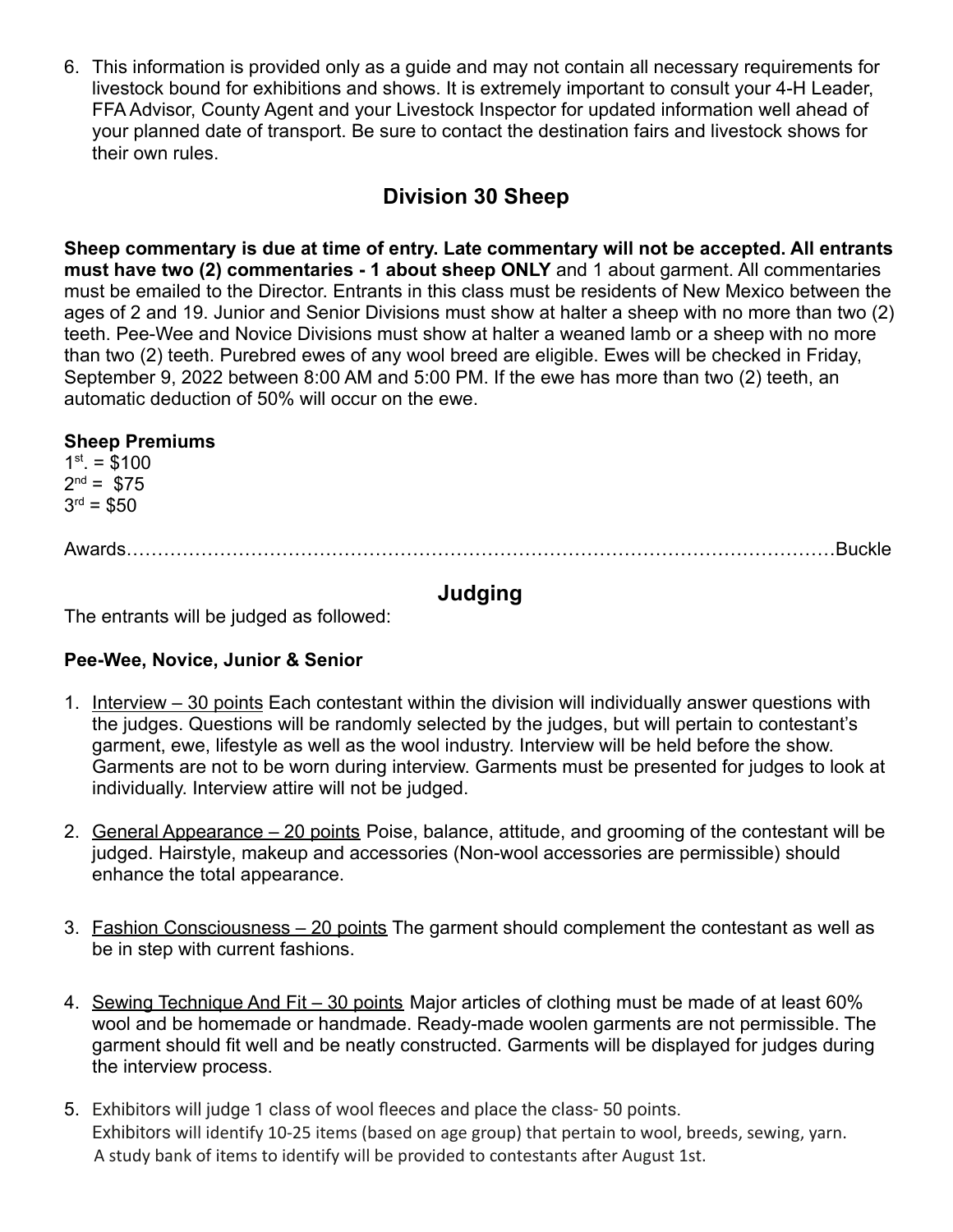# **The Sheep:**

It is mandatory that each entrant has a ewe. Pee-Wee and Novice Divisions may bring a weaned lamb.

- 1. Fitting of the Ewe 20 points The ewe should be attractively fitted and groomed, but not colored or in any way artificially prepared. The ewe should be clean, smoothly blocked in long wool (Wool should be at least one (1) inch long) in good condition, alert, stylish and well balanced.
- 2. Best Breed Representation/Characteristics 35 points The ewe should be of good breed character, size and scale, body confirmation, soundness of feet, legs and mouth, and wool quality representative of breed.
- 3. Wool Marketability 35 points Wool needs to grade in the Fine grade, which is classified as 64s, 70s or 80s. The finer the better. It should also have the character of a Fine grade: 20-30 crimps per inch with distinct points at the corners.
- 4. Ease, Calmness and Leading Ability 10 points The ewe should respond calmly to the halter and stand quietly when handled by the judge.

Winners from the junior and senior divisions will be required to present their winning garment at either a NM Wool Growers or Sheep and Goat Council meeting in June 2023. The directors will arrange a date and time for such. Winners will model their garment and present a short appreciation speech for their sponsorship of the event.

# **Division Descriptions & Awards**

| Pee Wee                               | <b>Novice</b>                         | Junior                                 | Senior               |
|---------------------------------------|---------------------------------------|----------------------------------------|----------------------|
| <b>Division</b>                       | <b>Division</b>                       | <b>Division</b>                        | <b>Division</b>      |
| $(2 \text{ yrs. to } 5 \text{ yrs.})$ | $(6 \text{ yrs. to } 8 \text{ yrs.})$ | $(9 \text{ yrs. to } 13 \text{ yrs.})$ | (14 yrs. to 19 yrs.) |

#### **Entries close August 1, 2021 (No Late Entries will be accepted)**

# **Premiums**

| Premiums | 1st            | 2 <sub>nd</sub> | 3rd  |
|----------|----------------|-----------------|------|
| Pee Wee  | \$100 & Buckle | \$50            | \$25 |
| Novice   | \$100 & Buckle | \$50            | \$25 |
| Junior   | \$100 & Buckle | \$50            | \$25 |
| Senior   | \$100 & Buckle | \$50            | \$25 |

# **High Point Individual:**

Contestants in each division are automatically entered for High Point Individual. Winner is based on the highest total points from all categories. High point Individual will receive a wool pelt Sponsored by the Women's Wool Auxiliary.